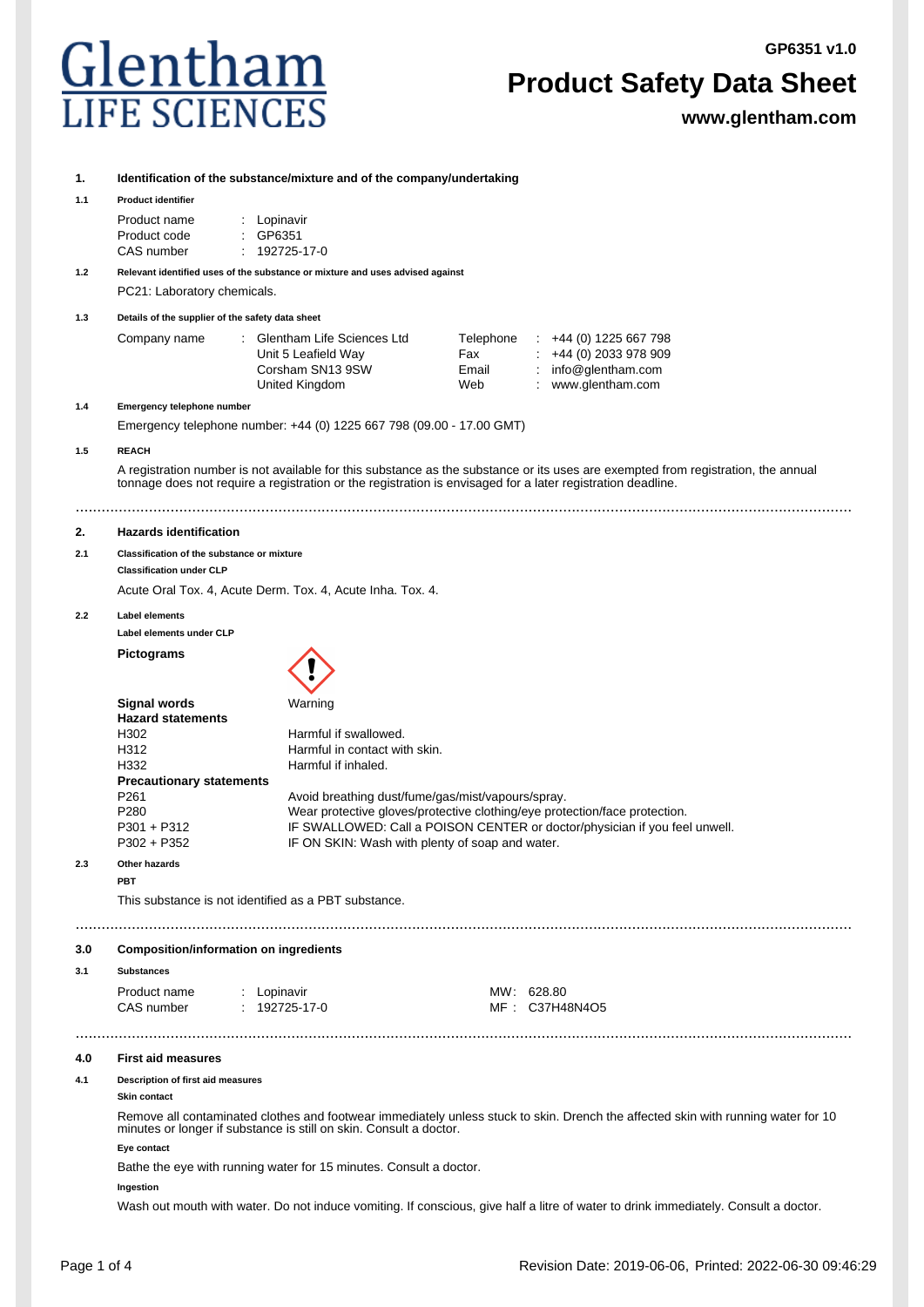

**Product Safety Data Sheet**

**www.glentham.com**

|     | Inhalation                                                                                                                                                                                                                                                    |  |  |  |  |
|-----|---------------------------------------------------------------------------------------------------------------------------------------------------------------------------------------------------------------------------------------------------------------|--|--|--|--|
|     | Consult a doctor. Remove casualty from exposure ensuring one's own safety whilst doing so.                                                                                                                                                                    |  |  |  |  |
| 4.2 | Most important symptoms and effects, both acute and delayed<br>Skin contact                                                                                                                                                                                   |  |  |  |  |
|     | There may be irritation and redness at the site of contact.<br>Eye contact                                                                                                                                                                                    |  |  |  |  |
|     | There may be pain and redness. The eyes may water profusely.                                                                                                                                                                                                  |  |  |  |  |
|     | Ingestion                                                                                                                                                                                                                                                     |  |  |  |  |
|     | There may be soreness and redness of the mouth and throat. Nausea and stomach pain may occur. There may be vomiting.                                                                                                                                          |  |  |  |  |
|     | Inhalation                                                                                                                                                                                                                                                    |  |  |  |  |
|     | There may be irritation of the throat with a feeling of tightness in the chest.                                                                                                                                                                               |  |  |  |  |
|     | Delayed / immediate effects                                                                                                                                                                                                                                   |  |  |  |  |
|     | Immediate effects can be expected after short-term exposure.                                                                                                                                                                                                  |  |  |  |  |
| 4.3 | Indication of any immediate medical attention and special treatment needed                                                                                                                                                                                    |  |  |  |  |
|     | Immediate / special treatment                                                                                                                                                                                                                                 |  |  |  |  |
|     | Not applicable.                                                                                                                                                                                                                                               |  |  |  |  |
| 5.0 | <b>Fire-fighting measures</b>                                                                                                                                                                                                                                 |  |  |  |  |
| 5.1 | <b>Extinguishing media</b>                                                                                                                                                                                                                                    |  |  |  |  |
|     | Suitable extinguishing media for the surrounding fire should be used.                                                                                                                                                                                         |  |  |  |  |
| 5.2 | Special hazards arising from the substance or mixture                                                                                                                                                                                                         |  |  |  |  |
|     | <b>Exposure hazards</b>                                                                                                                                                                                                                                       |  |  |  |  |
|     | In combustion emits toxic fumes.                                                                                                                                                                                                                              |  |  |  |  |
| 5.3 | Advice for fire-fighters                                                                                                                                                                                                                                      |  |  |  |  |
|     | Wear self-contained breathing apparatus. Wear protective clothing to prevent contact with skin and eyes.                                                                                                                                                      |  |  |  |  |
|     |                                                                                                                                                                                                                                                               |  |  |  |  |
| 6.0 | Accidental release measures                                                                                                                                                                                                                                   |  |  |  |  |
| 6.1 | Personal precautions, protective equipment and emergency procedures                                                                                                                                                                                           |  |  |  |  |
|     | <b>Personal precautions</b>                                                                                                                                                                                                                                   |  |  |  |  |
|     | Refer to section 8 of SDS for personal protection details. If outside do not approach from downwind. If outside keep bystanders<br>upwind and away from danger point. Mark out the contaminated area with signs and prevent access to unauthorised personnel. |  |  |  |  |
| 6.2 | <b>Environmental precautions</b>                                                                                                                                                                                                                              |  |  |  |  |
|     | Do not discharge into drains or rivers.                                                                                                                                                                                                                       |  |  |  |  |
| 6.3 | Methods and material for containment and cleaning up                                                                                                                                                                                                          |  |  |  |  |
|     | Clean-up procedures                                                                                                                                                                                                                                           |  |  |  |  |
|     | Transfer to a closable, labelled salvage container for disposal by an appropriate method.                                                                                                                                                                     |  |  |  |  |
| 6.3 | <b>Reference to other sections</b>                                                                                                                                                                                                                            |  |  |  |  |
|     | Refer to section 8 of SDS.                                                                                                                                                                                                                                    |  |  |  |  |
| 7.0 | <b>Handling and storage</b>                                                                                                                                                                                                                                   |  |  |  |  |
| 7.1 | Precautions for safe handling                                                                                                                                                                                                                                 |  |  |  |  |
|     | <b>Handling requirements</b>                                                                                                                                                                                                                                  |  |  |  |  |
|     | Ensure there is sufficient ventilation of the area. Do not handle in a confined space. Avoid the formation or spread of dust in the air.<br>Avoid direct contact with the substance.                                                                          |  |  |  |  |
| 7.2 | Conditions for safe storage, including any incompatibilities                                                                                                                                                                                                  |  |  |  |  |
|     | <b>Storage conditions</b>                                                                                                                                                                                                                                     |  |  |  |  |
|     | Store in cool, well ventilated area. Keep container tightly closed. Avoid contact with water or humidity.                                                                                                                                                     |  |  |  |  |
| 7.3 | Specific end use(s)                                                                                                                                                                                                                                           |  |  |  |  |
|     | No data available.                                                                                                                                                                                                                                            |  |  |  |  |
| 8.0 | <b>Exposure controls/personal protection</b>                                                                                                                                                                                                                  |  |  |  |  |
| 8.1 | <b>Control parameters</b>                                                                                                                                                                                                                                     |  |  |  |  |
|     | Workplace exposure limits                                                                                                                                                                                                                                     |  |  |  |  |
|     |                                                                                                                                                                                                                                                               |  |  |  |  |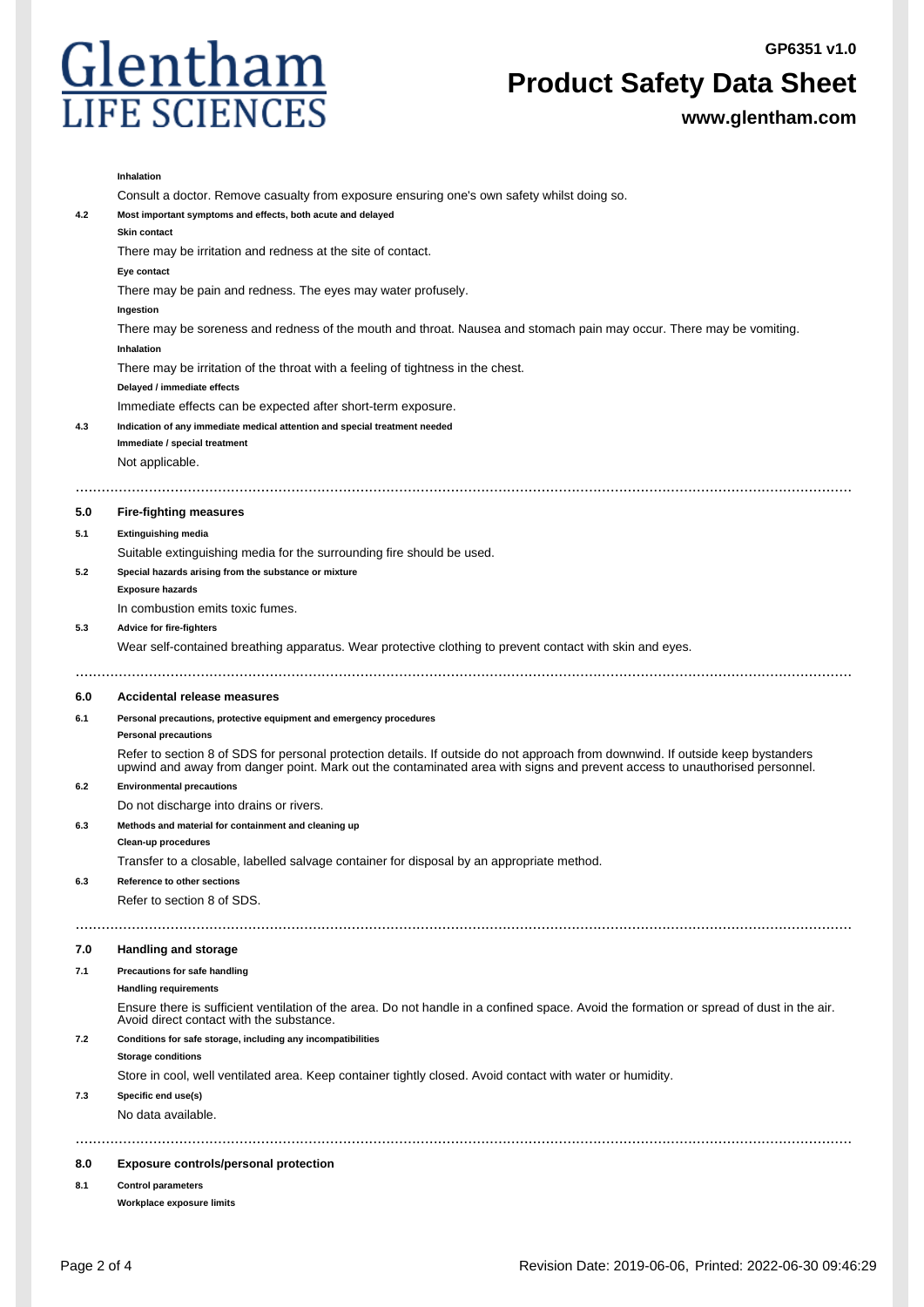

# **Product Safety Data Sheet**

**www.glentham.com**

|      | Not applicable.                                                                                                                 |                                                                                                                                    |  |  |  |  |
|------|---------------------------------------------------------------------------------------------------------------------------------|------------------------------------------------------------------------------------------------------------------------------------|--|--|--|--|
| 8.2  | <b>Exposure controls</b>                                                                                                        |                                                                                                                                    |  |  |  |  |
|      | <b>Engineering measures</b>                                                                                                     |                                                                                                                                    |  |  |  |  |
|      | Ensure there is sufficient ventilation of the area.                                                                             |                                                                                                                                    |  |  |  |  |
|      | <b>Respiratory protection</b>                                                                                                   |                                                                                                                                    |  |  |  |  |
|      | Respiratory protective device with particle filter. Self- contained breathing apparatus must be available in case of emergency. |                                                                                                                                    |  |  |  |  |
|      | <b>Hand protection</b>                                                                                                          |                                                                                                                                    |  |  |  |  |
|      | Protective gloves.                                                                                                              |                                                                                                                                    |  |  |  |  |
|      | Eye protection                                                                                                                  |                                                                                                                                    |  |  |  |  |
|      | Safety glasses. Ensure eye bath is to hand.                                                                                     |                                                                                                                                    |  |  |  |  |
|      | <b>Skin protection</b>                                                                                                          |                                                                                                                                    |  |  |  |  |
|      | Protective clothing.                                                                                                            |                                                                                                                                    |  |  |  |  |
| 9.0  | Physical and chemical properties                                                                                                |                                                                                                                                    |  |  |  |  |
| 9.1  | Information on basic physical and chemical properties                                                                           |                                                                                                                                    |  |  |  |  |
|      | <b>Physical Form:</b>                                                                                                           | Powder                                                                                                                             |  |  |  |  |
|      |                                                                                                                                 |                                                                                                                                    |  |  |  |  |
|      | Colour:                                                                                                                         | White                                                                                                                              |  |  |  |  |
| 9.2  | Other information                                                                                                               |                                                                                                                                    |  |  |  |  |
|      | Not applicable.                                                                                                                 |                                                                                                                                    |  |  |  |  |
|      |                                                                                                                                 |                                                                                                                                    |  |  |  |  |
| 10.0 | <b>Stability and reactivity</b>                                                                                                 |                                                                                                                                    |  |  |  |  |
| 10.1 | Reactivity                                                                                                                      |                                                                                                                                    |  |  |  |  |
|      |                                                                                                                                 | Stable under recommended transport or storage conditions.                                                                          |  |  |  |  |
| 10.2 | <b>Chemical stability</b>                                                                                                       |                                                                                                                                    |  |  |  |  |
|      | Stable under normal conditions.                                                                                                 |                                                                                                                                    |  |  |  |  |
| 10.3 | Possibility of hazardous reactions                                                                                              |                                                                                                                                    |  |  |  |  |
|      | <b>Hazardous reactions</b>                                                                                                      |                                                                                                                                    |  |  |  |  |
|      | or materials listed below.                                                                                                      | Hazardous reactions will not occur under normal transport or storage conditions. Decomposition may occur on exposure to conditions |  |  |  |  |
| 10.4 | <b>Conditions to avoid</b>                                                                                                      |                                                                                                                                    |  |  |  |  |
|      | Heat.                                                                                                                           |                                                                                                                                    |  |  |  |  |
| 10.5 | Incompatible materials                                                                                                          |                                                                                                                                    |  |  |  |  |
|      | <b>Materials to avoid</b>                                                                                                       |                                                                                                                                    |  |  |  |  |
|      | Strong acids. Strong oxidising agents.                                                                                          |                                                                                                                                    |  |  |  |  |
|      |                                                                                                                                 |                                                                                                                                    |  |  |  |  |
| 11.0 | <b>Toxicological information</b>                                                                                                |                                                                                                                                    |  |  |  |  |
| 11.1 | Information on toxicological effects                                                                                            |                                                                                                                                    |  |  |  |  |
|      | <b>Toxicity values</b>                                                                                                          |                                                                                                                                    |  |  |  |  |
| 11.2 | Not applicable.                                                                                                                 |                                                                                                                                    |  |  |  |  |
|      | Information on toxicological effects<br><b>Skin contact</b>                                                                     |                                                                                                                                    |  |  |  |  |
|      |                                                                                                                                 | There may be irritation and redness at the site of contact.                                                                        |  |  |  |  |
|      | Eye contact                                                                                                                     |                                                                                                                                    |  |  |  |  |
|      | There may be pain and redness. The eyes may water profusely.                                                                    |                                                                                                                                    |  |  |  |  |
|      | Ingestion                                                                                                                       |                                                                                                                                    |  |  |  |  |
|      | Inhalation                                                                                                                      | There may be soreness and redness of the mouth and throat. Nausea and stomach pain may occur. There may be vomiting.               |  |  |  |  |
|      |                                                                                                                                 |                                                                                                                                    |  |  |  |  |
|      | There may be irritation of the throat with a feeling of tightness in the chest.<br>Delayed / immediate effects                  |                                                                                                                                    |  |  |  |  |
|      | Immediate effects can be expected after short-term exposure.                                                                    |                                                                                                                                    |  |  |  |  |
|      | Other information                                                                                                               |                                                                                                                                    |  |  |  |  |
|      |                                                                                                                                 |                                                                                                                                    |  |  |  |  |
|      |                                                                                                                                 |                                                                                                                                    |  |  |  |  |